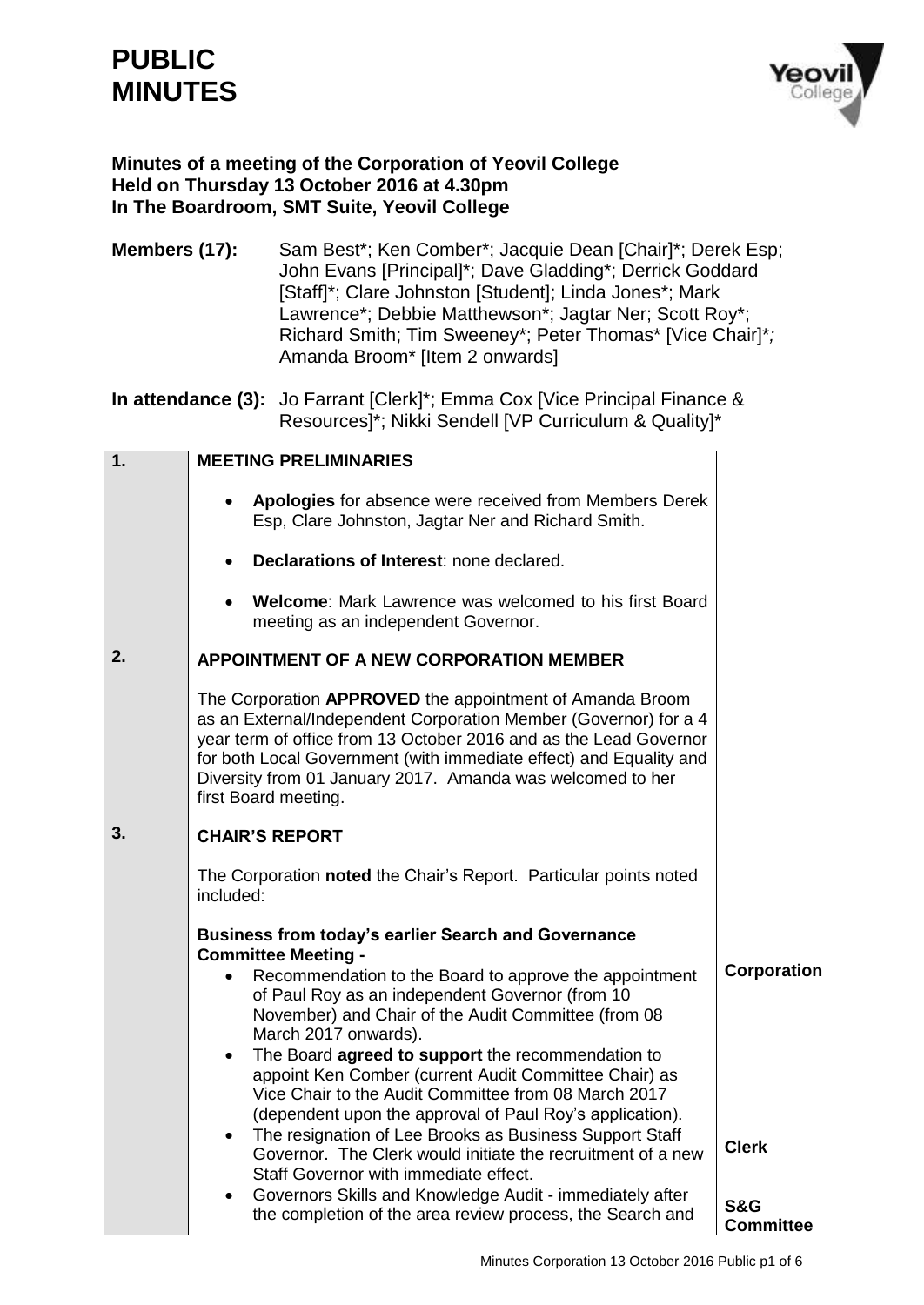|    | Governance Committee will rigorously review any<br>knowledge/skills gaps identified from the audit and offer ad-<br>hoc training for all Governors.<br>The Chair and Clerk to review and reinstate the induction<br>process for new governors.<br>The Corporation then APPROVED:<br>The appointment of Jagtar Ner as a Member of the Search<br>& Governance Committee with immediate effect<br>The appointment of Debbie Matthewson as HE Lead<br>٠<br>Governor from 01 January 2017<br>The appointment of Amanda Broom as HE Lead Governor<br>for both Local Government (immediate effect) and Equality<br>& Diversity from 01 January 2017.<br>The advert for the role of Chair to the Corporation (Desig) to<br>$\blacksquare$<br>join the Board from January 2017 with the objective of<br>taking over the role fully in the Autumn. The advert should<br>go to press by the end of October/early November.                                                                        | <b>Chair &amp; Clerk</b> |
|----|----------------------------------------------------------------------------------------------------------------------------------------------------------------------------------------------------------------------------------------------------------------------------------------------------------------------------------------------------------------------------------------------------------------------------------------------------------------------------------------------------------------------------------------------------------------------------------------------------------------------------------------------------------------------------------------------------------------------------------------------------------------------------------------------------------------------------------------------------------------------------------------------------------------------------------------------------------------------------------------|--------------------------|
| 4. | <b>MINUTES OF CORPORATION MEETINGS</b>                                                                                                                                                                                                                                                                                                                                                                                                                                                                                                                                                                                                                                                                                                                                                                                                                                                                                                                                                 |                          |
|    | The Board APPROVED the following minutes as correct records<br>and APPROVED the public minutes for website publication:<br>07 July 2016 Public<br>07 July 2016 Confidential                                                                                                                                                                                                                                                                                                                                                                                                                                                                                                                                                                                                                                                                                                                                                                                                            |                          |
|    | The minutes were signed by the Chair.                                                                                                                                                                                                                                                                                                                                                                                                                                                                                                                                                                                                                                                                                                                                                                                                                                                                                                                                                  |                          |
| 5. | <b>MATTERS ARISING</b>                                                                                                                                                                                                                                                                                                                                                                                                                                                                                                                                                                                                                                                                                                                                                                                                                                                                                                                                                                 |                          |
|    | The action and query sheet was noted, reviewed and updated.<br>Actions were either complete, included elsewhere on today's<br>agenda or being appropriately tracked and carried forward.                                                                                                                                                                                                                                                                                                                                                                                                                                                                                                                                                                                                                                                                                                                                                                                               |                          |
|    | Confidential minutes were recorded separately.                                                                                                                                                                                                                                                                                                                                                                                                                                                                                                                                                                                                                                                                                                                                                                                                                                                                                                                                         |                          |
| 6. | <b>LEARNER OUTCOMES 2015-16</b>                                                                                                                                                                                                                                                                                                                                                                                                                                                                                                                                                                                                                                                                                                                                                                                                                                                                                                                                                        |                          |
|    | The Board noted both the Position Statement in respect to<br>Outcomes for Learners (prepared for Ofsted inspection) and the<br>informal notes taken at the Quality and Assurance Group meeting<br>held on the 12 September 2016, particular points noted included:<br>Outcomes for 16-18 learners demonstrate improvements at<br>all levels over a three year trend;<br>Adult learners have demonstrated a consistently improving<br>$\bullet$<br>pattern over the last three years in all but two areas;<br>Overall outcomes (including English and Maths) for 16-18<br>improved to 80.5% (2015-16) from 78.9% in 2014/15. Adult<br>overall outcomes at 79.9% against a national rate of 80.9%;<br>Recognition by Ofsted of an excellent Maths and English<br>$\bullet$<br>culture;<br>AS success rates improved by 5.1% from 2014/15 (direct<br>result of the improvement strategy) and achievement rates<br>improved significantly (A2 100% achievement and AS 90%<br>achievement). |                          |
|    | Confidential minutes recorded separately.                                                                                                                                                                                                                                                                                                                                                                                                                                                                                                                                                                                                                                                                                                                                                                                                                                                                                                                                              |                          |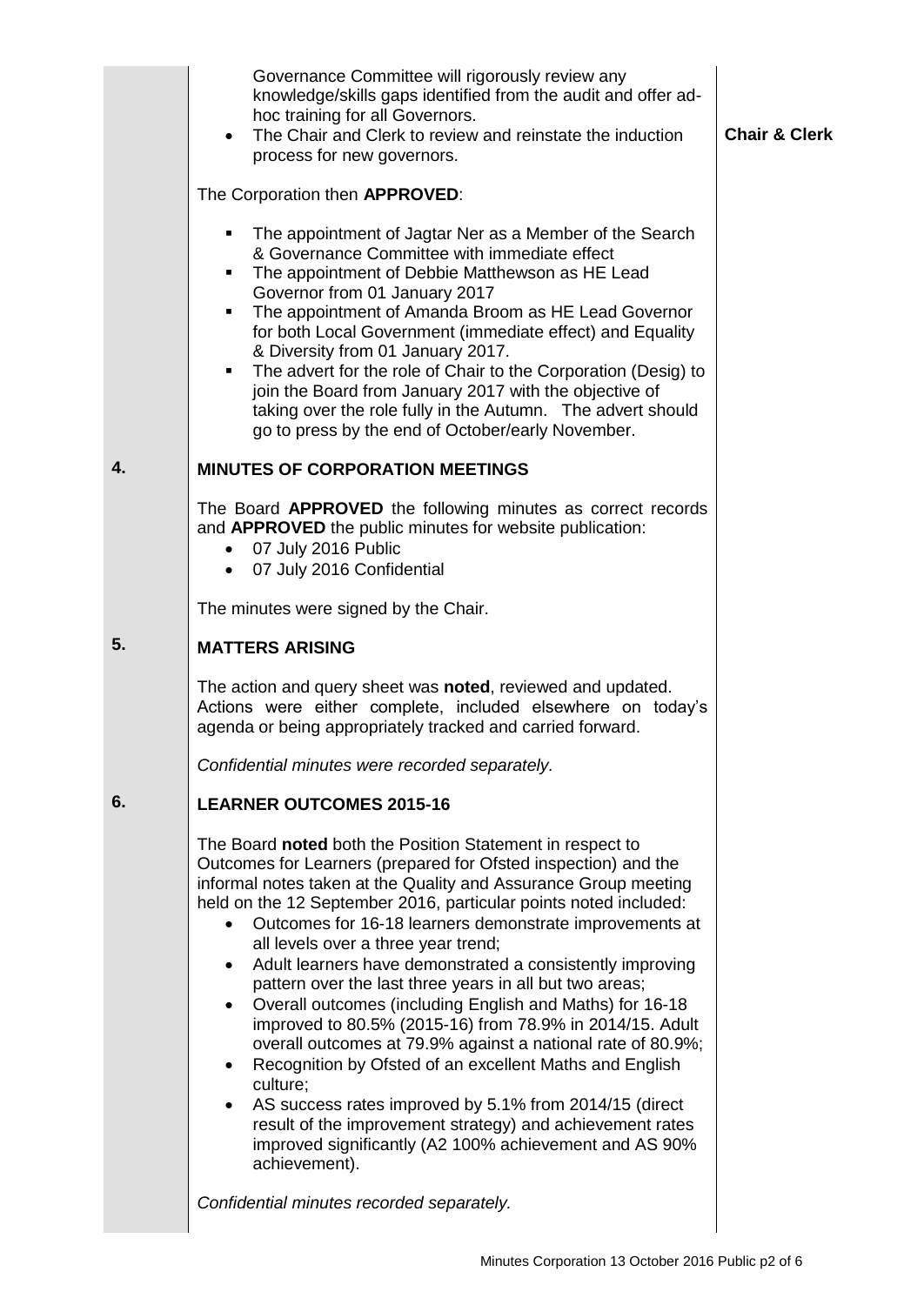| 7.  | <b>FINANCIAL UPDATE</b>                                                                                                                                                                                                                                                                                                                                                                                                                                                                                                                                                                                                                                               |                                            |
|-----|-----------------------------------------------------------------------------------------------------------------------------------------------------------------------------------------------------------------------------------------------------------------------------------------------------------------------------------------------------------------------------------------------------------------------------------------------------------------------------------------------------------------------------------------------------------------------------------------------------------------------------------------------------------------------|--------------------------------------------|
|     | The Board noted the July Management Accounts, 3 year plan and<br>were informed of the discussions that took place at the recent<br>meeting of the Informal Finance Group (held on 03 October 2016).<br>The Board were informed that the group satisfied themselves that<br>the information underlying the accounts was soundly based and<br>that the judgements applied by management to areas of uncertainty<br>were fully explained and justified. The Informal Finance Group<br>supported the management view that the current committed<br>overdraft should be retained despite the cost to ensure that the<br>cashflow was fully underpinned over the next year. |                                            |
|     | The Operating Statement was also reviewed. In future, this item<br>would be considered as part of the Principal's Report.                                                                                                                                                                                                                                                                                                                                                                                                                                                                                                                                             |                                            |
| 8.  | <b>INSURANCE PREMIUMS</b>                                                                                                                                                                                                                                                                                                                                                                                                                                                                                                                                                                                                                                             |                                            |
|     | The Board reviewed the Insurance Renewal schedule for 2016/17<br>in detail and agreed the various changes in coverage and costs<br>resulting from a recent valuation of the estate requested by the<br>insurance company.                                                                                                                                                                                                                                                                                                                                                                                                                                             |                                            |
|     | The Informal Finance Group will meet again in late November to<br>further discuss building insurance cover following the housing of<br>the helicopter in the Leonardo building and the quote for terrorism<br>cover.                                                                                                                                                                                                                                                                                                                                                                                                                                                  | <b>Informal</b><br><b>Finance</b><br>Group |
| 9.  | <b>PRINCIPAL'S REPORT</b>                                                                                                                                                                                                                                                                                                                                                                                                                                                                                                                                                                                                                                             |                                            |
|     | The Board noted the Principal's comprehensive report with<br>particular emphasis upon:<br><b>Enrolment updates</b><br>Leonardo Helicopter<br><b>Somerset Business Awards Finalist</b><br>$\bullet$<br>AoC Apprentice of the Year<br>Director of HE and International<br>Area Review Update<br>Ofsted                                                                                                                                                                                                                                                                                                                                                                  |                                            |
|     | On this occasion, there were no strategic actions to approve within<br>the report.                                                                                                                                                                                                                                                                                                                                                                                                                                                                                                                                                                                    |                                            |
| 10. | <b>NEW BUILD</b>                                                                                                                                                                                                                                                                                                                                                                                                                                                                                                                                                                                                                                                      |                                            |
|     | The Board noted a Project Management Report which had been<br>prepared by the Vice Principal Finance and Resources.<br>Main<br>points noted included:<br>Planning approval granted for all 3 schemes (construction,<br>restaurant extension and carpark) on 04 July 2016;<br>Building regulations obtained on 01 September 2016;<br>F10 Statutory Notice of Commencement of Works issued on<br>10 October 2016;                                                                                                                                                                                                                                                       |                                            |
|     | The Board were reassured that the approved budget is still very<br>much manageable, even with unexpected costs associated with<br>tree removal.                                                                                                                                                                                                                                                                                                                                                                                                                                                                                                                       |                                            |

The Board would receive further updates at its next meeting.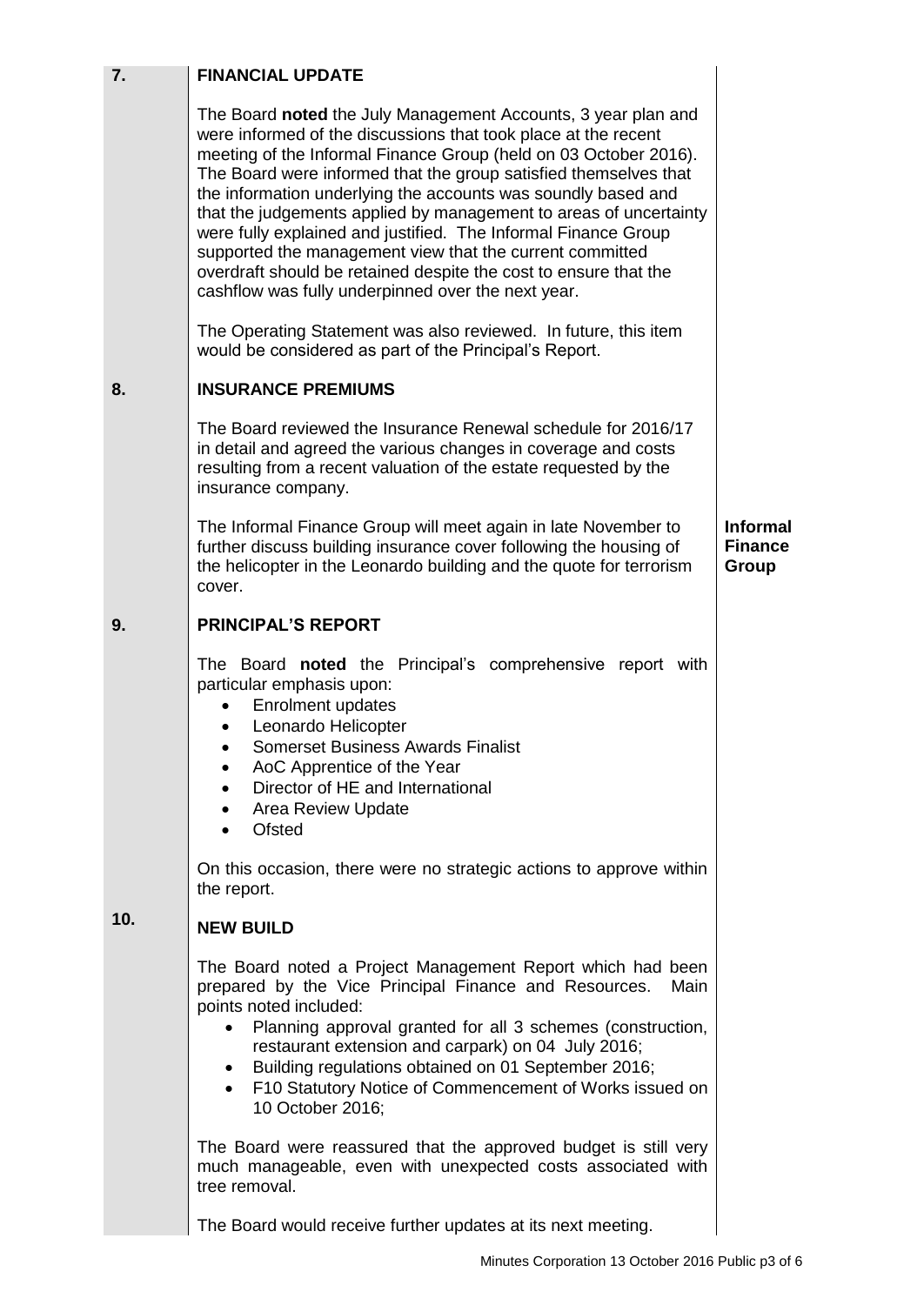| 11. | <b>AREA REVIEW</b>                                                                                                                                                                                                                                                                                                                                                                                                                                                                                                                                              |                                             |
|-----|-----------------------------------------------------------------------------------------------------------------------------------------------------------------------------------------------------------------------------------------------------------------------------------------------------------------------------------------------------------------------------------------------------------------------------------------------------------------------------------------------------------------------------------------------------------------|---------------------------------------------|
|     | The Board noted the informal notes from the Area Review Group<br>Meeting held on the 12 September that had been prepared to keep<br>on file as an aide memoire.                                                                                                                                                                                                                                                                                                                                                                                                 |                                             |
|     | Formal notification for wave 5 which includes Somerset, Devon,<br>Cornwall and the Isle of Sicily was received on the 20 September.<br>Management have just over a week to prepare the data returns<br>which need to be returned by Friday 21 October. The Area Review<br>Group will arrange to meet soon after this date to review the data<br>submitted.                                                                                                                                                                                                      | <b>Informal Area</b><br><b>Review Group</b> |
| 12. | <b>LEGAL, POLICY AND REGULATORY MATTERS</b>                                                                                                                                                                                                                                                                                                                                                                                                                                                                                                                     |                                             |
|     | <b>Health and Safety Policy</b><br>The Board APPROVED the Health and Safety Policy. The Chair<br>and Principal signed the General Statement for upload onto the<br>Portal.                                                                                                                                                                                                                                                                                                                                                                                      |                                             |
|     | <b>Legionella Policy (new)</b><br>The Board APPROVED the new Legionella Policy and agreed to<br>the recommendation to delegate future approvals of this policy to<br>SMT.                                                                                                                                                                                                                                                                                                                                                                                       |                                             |
|     | <b>Treasury Management Report</b><br>The Corporation noted the Treasury Management Report which<br>detailed treasury activities undertaken during 2015/16 as<br>prescribed in the Financial Regulations. No additional comments<br>were made. The Board noted the current overdraft facility in place<br>which remains committed until March 2017.                                                                                                                                                                                                              |                                             |
|     | <b>Customer Service Policy (update)</b><br>The Board APPROVED the updates to the Customer Service<br>Policy. The Policy had been reviewed and approved back in June<br>2016 but the document had omitted details regarding the process<br>for dealing with an escalation of a complaint (details of which were<br>contained within the Complaints Procedure). These details have<br>been added back into the Policy and will be published on the<br>website. The Board also agreed to the recommendation to delegate<br>future approvals of this policy to SMT. |                                             |
|     | <b>Prevent Risk Assessment and Action Plan</b><br>The Board noted the Prevent Duty Risk Assessment and Action<br>Plan for 2016/17. The Board agreed that it should monitor this<br>report on a quarterly basis and will be added to the business cycle<br>to review again in January 2017.                                                                                                                                                                                                                                                                      |                                             |
|     | <b>Governors Annual Safeguarding Audit</b><br>The Board were informed that the Annual Safeguarding Audit was<br>due for submission to the Support Services Education by 11<br>November 2016. Due to technical problems accessing the online<br>audit, the Head of Student Support had been unable to prepare the<br>audit papers for consideration and approval. This will instead be<br>brought to the Board at its next meeting on 10 November.                                                                                                               |                                             |
|     | <b>Safeguarding and Equality &amp; Diversity</b><br>The Board noted a verbal update on Safeguarding and E&D<br>presented by the Vice Principal Curriculum and Quality.<br>In.<br>particular, the Board noted that 12 incidents (3 serious) had                                                                                                                                                                                                                                                                                                                  |                                             |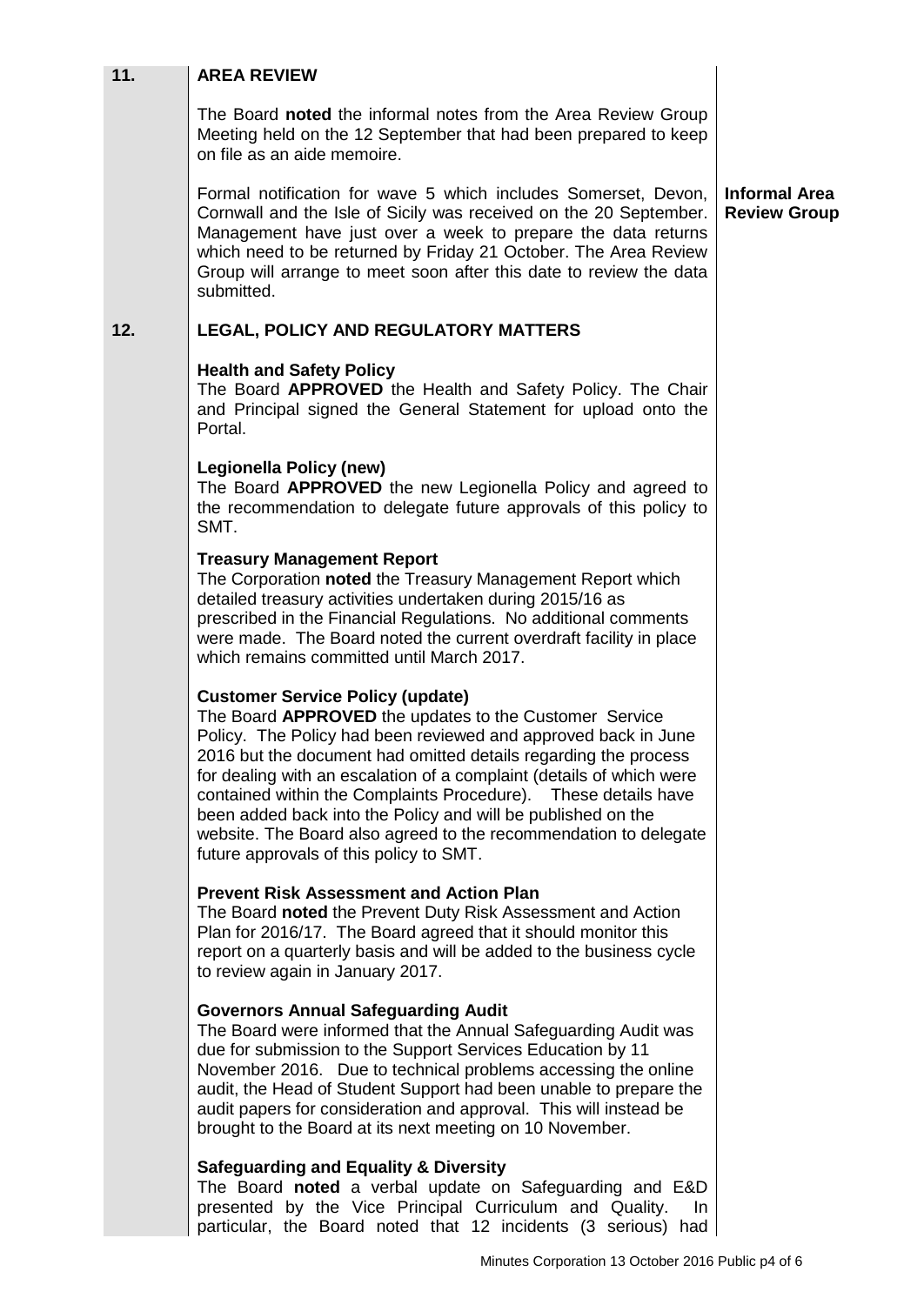occurred already this year. Staff who had been involved in dealing with these incidences were praised for their professionalism and on occasion, going above and beyond their call of duty to ensure the safety and welfare of our learners.

**Lead Governors Voice: Safeguarding and Equality & Diversity** No additional comments were noted on this occasion.

#### **Student Voice**

No student representation on this occasion.

#### **Staff Voice**

The Teaching Staff Governor announced that staff had felt confident going into the Ofsted inspection.

### **13. RISK MANAGEMENT AND INTERNAL CONTROLS**

#### **Regularity Audit**

Following the recommendation of the Audit Committee, the Board **APPROVED** the completed Regularity Self- assessment Questionnaire and noted that the related evidence would be made available to the auditors. The RSAQ was signed by the Principal and Chair.

### **Internal Audit Engagement Letter**

Following the recommendation of the Audit Committee, the Board **APPROVED** the Engagement Letter issued by Mazars LLP. The Chair of the Corporation signed the Specific Service Agreement indicating the Board's acceptance of Mazars LLP Engagement Pack and Terms & Conditions of Business.

#### **External Audit Engagement Letter**

Following the recommendation of the Audit Committee, the Board **APPROVED** the Engagement Letter issued by Mazars LLP. The Chair of the Corporation signed the Specific Service Agreement indicating the Board's acceptance of Mazars LLP Engagement Pack and Terms & Conditions of Business for the audit of the College's annual financial statements for the year ended 31 July 2016 and a limited assurance engagement on regularity.

#### **Internal Audit Annual Report**

Mazars LLP presented this report which summarised the internal audit work during 2015-16, gave its annual opinion, benchmarking information and an assessment of the performance of Internal Audit. Seven Internal Audit visits took place during the year, covering: Subcontracting; Assurance Mapping; Learner Support Funds; Core Financials; KPIs, Learner Numbers and an overall recommendations follow-up.

The overall assurance opinion of the Internal Audit Service for 2015-16 was:

*"On the basis of our audit work, we consider that the Yeovil College governance, risk management and internal control arrangements are generally adequate and effective to manage achievement of the College's objectives. Certain weaknesses and exceptions were highlighted by our audit work, but none were considered fundamental. This and all other matters have been discussed with management, to whom we have made a number of*